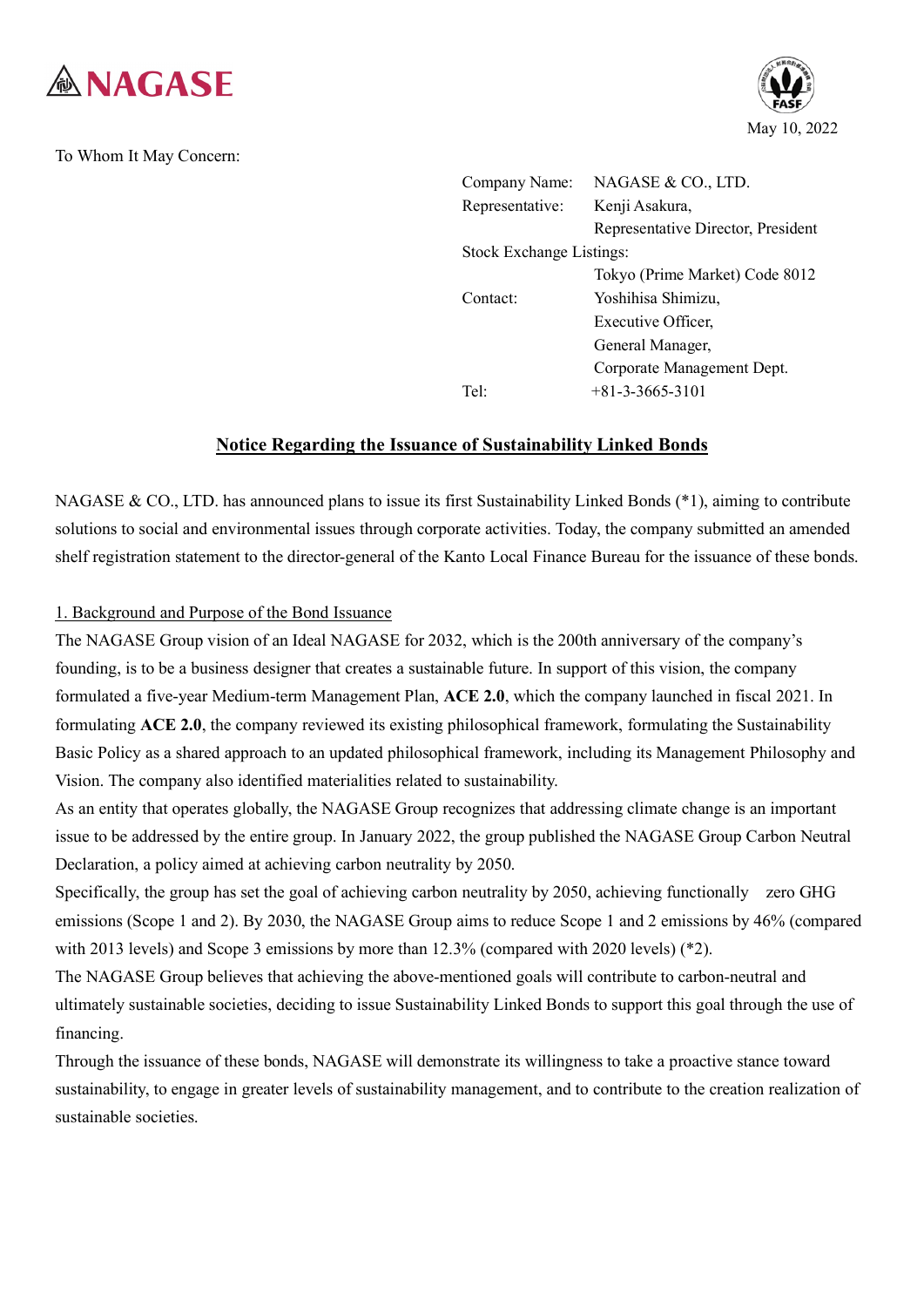# 2.Overview of Sustainability Linked Bonds

| Term                        | 10 years                                                                                                                                                                                                                                                                                                                                                                                                                                                                                                                                                                                                                                                                                                                                                                                                                                                                                                                                                                                                                                                                                                                                                                                                                                                               |  |  |
|-----------------------------|------------------------------------------------------------------------------------------------------------------------------------------------------------------------------------------------------------------------------------------------------------------------------------------------------------------------------------------------------------------------------------------------------------------------------------------------------------------------------------------------------------------------------------------------------------------------------------------------------------------------------------------------------------------------------------------------------------------------------------------------------------------------------------------------------------------------------------------------------------------------------------------------------------------------------------------------------------------------------------------------------------------------------------------------------------------------------------------------------------------------------------------------------------------------------------------------------------------------------------------------------------------------|--|--|
| Amount                      | 10 billion yen                                                                                                                                                                                                                                                                                                                                                                                                                                                                                                                                                                                                                                                                                                                                                                                                                                                                                                                                                                                                                                                                                                                                                                                                                                                         |  |  |
| <b>Publication Date</b>     | June 2022 or later (scheduled)                                                                                                                                                                                                                                                                                                                                                                                                                                                                                                                                                                                                                                                                                                                                                                                                                                                                                                                                                                                                                                                                                                                                                                                                                                         |  |  |
| <b>KPIs</b>                 | KPI 1: Greenhouse gas emissions of the group (Scope 1 and 2)                                                                                                                                                                                                                                                                                                                                                                                                                                                                                                                                                                                                                                                                                                                                                                                                                                                                                                                                                                                                                                                                                                                                                                                                           |  |  |
|                             | KPI 2 : Greenhouse gas emissions of the group (Scope 3)                                                                                                                                                                                                                                                                                                                                                                                                                                                                                                                                                                                                                                                                                                                                                                                                                                                                                                                                                                                                                                                                                                                                                                                                                |  |  |
| SPTs $(*3)$                 | SPT 1 : Reduce the group's greenhouse gas emissions by 46% in FY2030<br>(compared to FY2013) (Scope 1 and 2)<br>SPT 2 : Reduce the group's greenhouse gas emissions by more than 12.3% in<br>FY2030 (compared to FY2020) (Scope 3)                                                                                                                                                                                                                                                                                                                                                                                                                                                                                                                                                                                                                                                                                                                                                                                                                                                                                                                                                                                                                                     |  |  |
| <b>Bond Characteristics</b> | SPTs will be established as SPT1 and SPT2. If it is confirmed that any of the<br>SPTs have not been achieved as of the judgment date, emission credits<br>(credits/certificates of CO <sub>2</sub> reduction value) will be purchased in an amount<br>corresponding to the achievement status of the SPTs before the redemption of<br>the bonds in order to accelerate efforts to address climate change. When<br>emission credits are purchased, the name of the credits, the date of transfer,<br>and the amount purchased will be disclosed in the company's integrated report<br>or website. As of this time, the company has identified J-Credit, renewable<br>energy certificates, and non-fossil fuel certificates as candidates. However, the<br>company will make a final decision after careful review of the factors<br>contributing to the non-achievement of the SPTs. If SPT 1 is not achieved, an<br>amount equivalent to 0.10% of the bond issue amount will be purchased. If<br>SPT 2 is not achieved, an amount equivalent to 0.05% of the bond issue<br>amount will be purchased. (If neither SPT is achieved, a total amount<br>equivalent to 0.15% will be purchased.)<br>However, in the event of force majeure, etc., under the emission rights |  |  |
|                             | purchase agreement (e.g., changes in trading system rules and regulations,<br>system failures related to the transfer of emission rights, etc.), the company<br>will provide public interest incorporated associations, public interest<br>foundations, international organizations, local government authorized NPOs,<br>local governments and similar organizations that are engaged in environmental<br>conservation activities with an amount equivalent to the amount of the bonds<br>(for the amount of donation based on the achievement of SPTs, please refer to<br>the description in the emission credits section above). The company will make<br>a final decision of which institution to donate to after careful review of the<br>factors contributing to the non-achievement of the SPTs.                                                                                                                                                                                                                                                                                                                                                                                                                                                                |  |  |
| Lead Manager                | Nomura Securities Co., Ltd. (administrator), Daiwa Securities Co., Ltd.,<br>Mizuho Securities Co., Ltd.                                                                                                                                                                                                                                                                                                                                                                                                                                                                                                                                                                                                                                                                                                                                                                                                                                                                                                                                                                                                                                                                                                                                                                |  |  |
| Structuring Agent (*4)      | Nomura Securities Co., Ltd.                                                                                                                                                                                                                                                                                                                                                                                                                                                                                                                                                                                                                                                                                                                                                                                                                                                                                                                                                                                                                                                                                                                                                                                                                                            |  |  |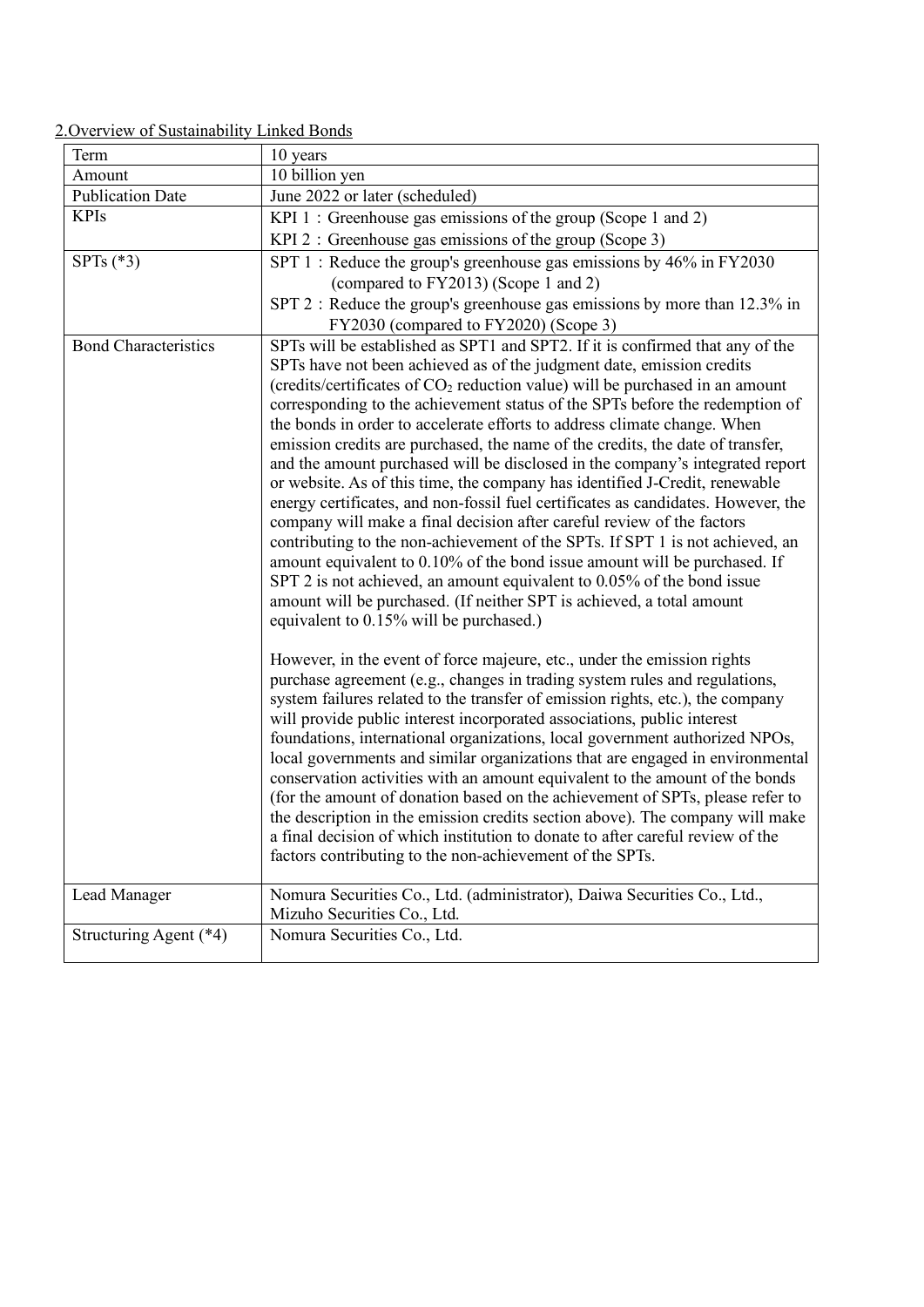#### 3.Conformance of Sustainability Linked Bonds

The company received a second opinion about the bonds from Rating and Investment Information, Inc. regarding the conformity of these bonds with the Sustainability-Linked Bond Principles of the International Capital Market Association (SLBP) 2020, the reliability and environment of this framework, and the beneficial impact on society.

- ・Second opinion from Rating and Investment Information, Inc. <https://www.nagase.co.jp/english/sustainability/environment/climate-change/>
- ・The NAGASE Sustainability Linked Bond Framework <https://www.nagase.co.jp/english/sustainability/environment/climate-change/>

(\*1) A Sustainability Linked Bond is a bond whose terms vary depending on whether it meets predetermined sustainability and/or ESG objectives. The issuer of a Sustainability Linked Bond commits to improving future sustainability outcomes within an initially defined time horizon.

Specifically, the instrument is based on the issuer's assessment of future performance using predetermined key performance indicators (KPIs) and sustainability performance targets (SPTs). The terms of the bond change depending on whether the SPTs, established as target figures with respect to the KPIs, are achieved.

(\*2) Scope 1, 2, and 3 refer to the categories of greenhouse gas emissions defined in the GHG Protocol, which was developed as an international standard for calculating and reporting greenhouse gas emissions. The company will consider updating the target values for Scope 3 based on future dialogue with entities involved in the supply chain. Scope 1: Direct GHG emissions by the business itself

Scope 2: Indirect emissions resulting from the use of electricity, heat, and steam supplied by other companies Scope 3: Indirect emissions other than Scope 1 and 2 (emissions by other companies related to the activities of the business)

(\*3) Sustainability performance targets (SPTs) are targets based on the management strategy of the issuer who determines the terms of issuance of Sustainability Linked Bonds.

(\*4) Structuring agents are entities that provide support for the execution of Sustainability Linked Bonds through the development of the Sustainability Linked Bond framework and advice on obtaining second-party opinions.